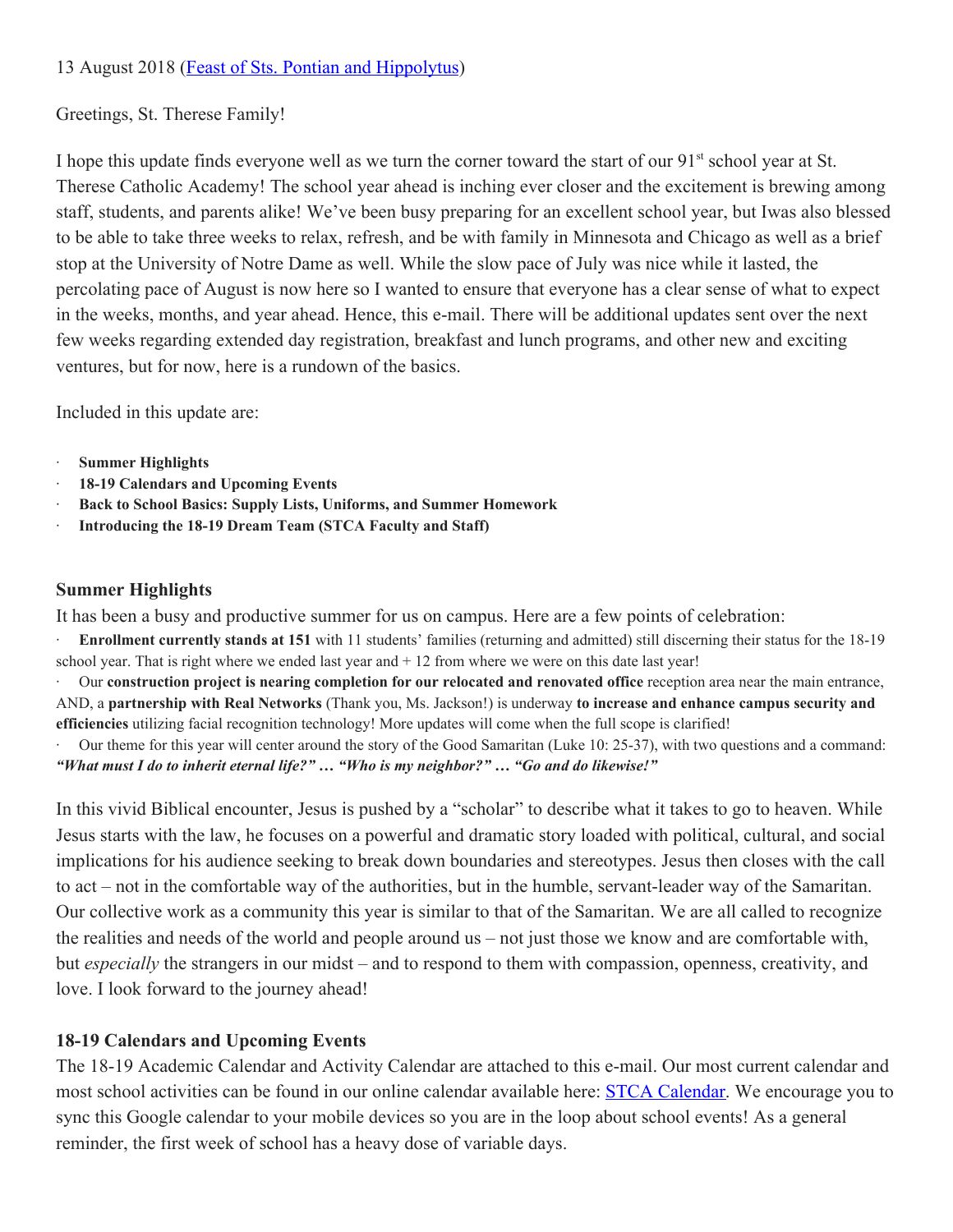#### · **First Day: Tuesday, September 4, 2018 – Noon Dismissal**

· We will begin with prayer on the blacktop at 8:25am (DAILY). Students are welcome to arrive with staff supervision at 8:15am, but parents are welcome and encouraged to stay for the first day (and everyday) prayer and assembly. Before Care services are available starting at 7am. We dismiss at Noon; After Care services are available until 6pm.

- · **First Week**
	- · Tuesday, 9/4 **First Day, Noon Dismissal**

· Wednesday, 9/5 – **2:30pm Dismissal – Faculty PLC Time** (we dismiss at 2:30pm every Wednesday for Faculty PLCs)

- · Thursday, 9/6 **3:30pm Dismissal (Normal Day)**
- · Friday, 9/7 **Noon Dismissal – Faculty PD**

### Finally, here is a list of upcoming events:

- · **8/16 – 5pm-Dusk –** Parish/School Grounds Beautification (2 options)
- · **8/18 – 9am-Noon –** Parish/School Grounds Beautification (2 options)
- · **8/22 – New Family Orientation – 5:30-6:30pm**
- · **8/22 – Safe Environment Training – 6:30-9:30pm**
- · **8/27-8/31 - Faculty/Staff In-Service**
- · **8/29 – Back-to-School BBQ hosted by PTO – 5:30-7:30pm**
- · **9/4 – 1 st Day of School (Noon Dismissal); Parent Coffee Hour following Assembly**
- · **9/7 – Soccer Registration DUE**
- · **9/7 – Prayer Service (8 th Grade) @ 8:45am AND Noon Dismissal (Faculty PD)**

### **Back to School Basics: Supply Lists, Uniforms, and Summer Homework**

Some of the most asked about items prior to the start of a school year by students and parents are school supplies and uniforms. Summer homework is another popular one in our community!

The [school supply lists](https://docs.wixstatic.com/ugd/656f03_67bd5b56bad0477f90408951d18897db.pdf) for students in Preschool-8<sup>th</sup> Grade and a basic [uniform guide](https://www.stcaseattle.org/uniforms) to help simplify things and hopefully avoid any confusion are both available on our website. Our uniform vendor is Lands' End (online and offices in Sears). Our Preferred School Number is: **900169475** and [HERE](https://www.landsend.com/co/account/school-uniforms) is a link to Lands' End website**.**

The purpose of our uniform is to *unify* our community, not to promote fashion trends and consumerism/ materialism. Thus, we keep it simple when it comes to our uniform – we strive to stand out with our work and our character, not our attire. We have a fee system for students/ families that do not comply with our uniform this year to better enforce this expectation.

Summer homework should be well underway, if not completed by this date. If packets have been misplaced or damaged, all [summer homework](https://www.stcaseattle.org/summerhomework18) is available on our website by clicking the link. Remember, summer homework is due THE FIRST DAY OF SCHOOL.

### **Introducing the 2018-19 Dream Team – STCA Faculty and Staff**

We have assembled an amazing group of educators and role models to serve in our community once again this year, with several new additions bringing their talents and gifts to share with our children and community! In addition to our many returners, we are excited to welcome (back in some cases) to our St. Therese Family:

- · Mrs. Claire Hughes (chughes@stcaseattle.org Preschool Lead Teacher),
- Mr. Brendan Bewley (bbewley@stcaseattle.org  $-4<sup>th</sup>$  Grade Teacher),
- **Mrs. Michelle Maher (mmaher@stcaseattle.org 5<sup>th</sup> Grade Teacher),**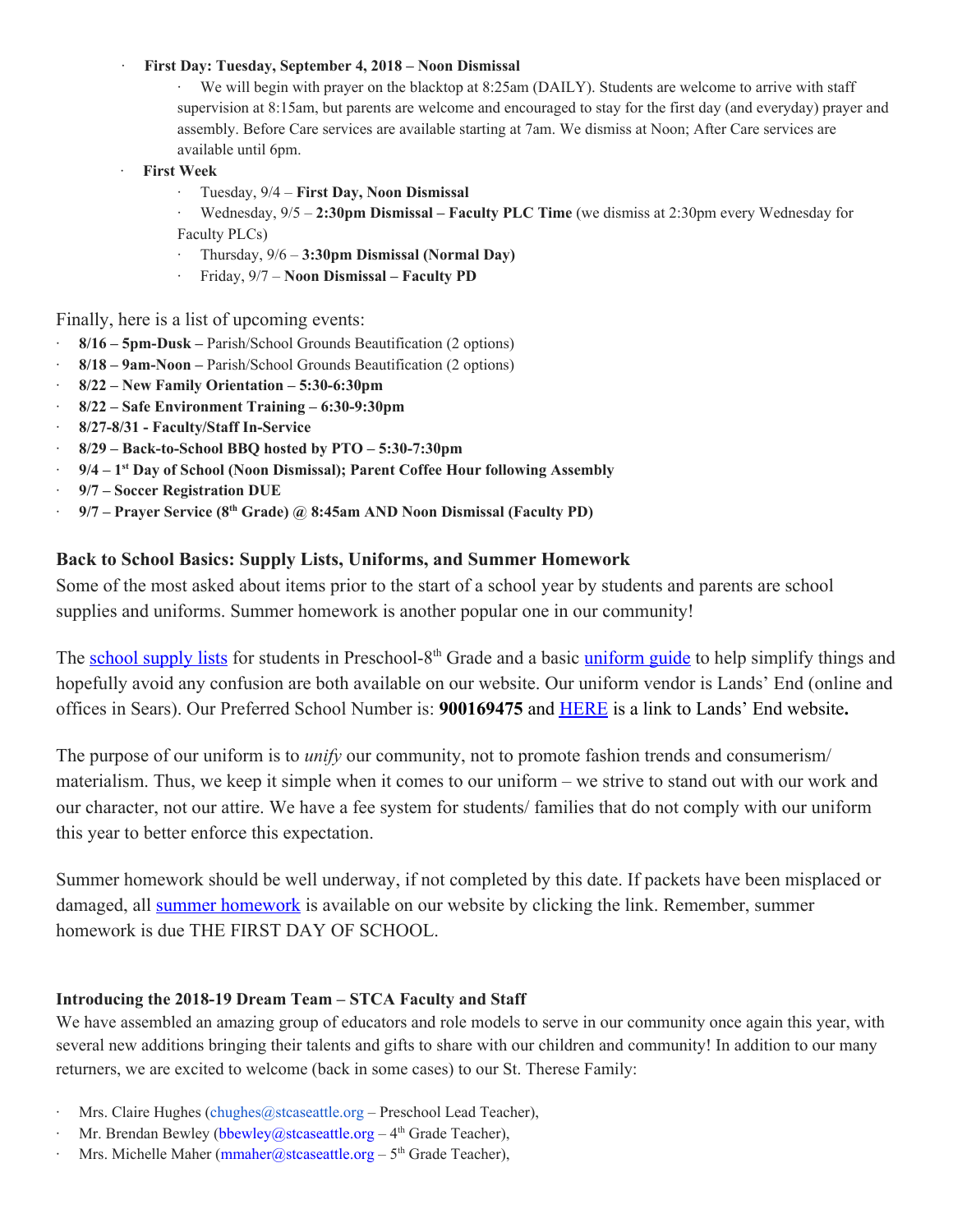- $·$  Mrs. Shalini Miskelly (smiskelly@stcaseattle.org  $6<sup>th</sup>$  Grade Teacher, MS Social Studies),
- · Mr. Lester Pearson (lpearson@stcaseattle.org Art + PE Specialist; Enrichment Coordinator)
- · Ms. Maya Abila (mabila@stcaseattle.org Preschool Co-Teacher; ASC Coordinator)

In addition to these new recruits, we have some shifting in responsibilities as outlined below.

## **Our staffing assignments for this year are as follows (\*indicates new/expanded role):**

|                         | <b>Administrative Staff (5)</b>                                           |
|-------------------------|---------------------------------------------------------------------------|
| Mr. Matthew DeBoer      | Principal                                                                 |
| Mrs. Mary Gubelman      | Admin. Assistant (.8 FTE)                                                 |
| Mrs. Bernetta Branch    | Receptionist                                                              |
| Ms. Randi Bagley        | <b>Advancement Director</b>                                               |
| *Ms. Sarah Fiskness     | School Counselor (.75 FTE)                                                |
|                         | <b>Instructional Staff (14)</b>                                           |
| *Mrs. Claire Hughes     | Preschool Lead Teacher                                                    |
| *Ms. Maya Abila         | Preschool Asst.; ASC<br>Coordinator                                       |
| TBD                     | Preschool Asst. (.8 FTE)                                                  |
| Ms. Vanessa Fuller      | Kindergarten Lead Teacher; LT<br>Rep                                      |
| *Mr. Scott Penner       | Kindergarten Co-Teacher; BSC<br>Coordinator                               |
| Ms. Rachel Davis        | 1st Grade                                                                 |
| *Ms. Casey Sommers      | 2nd Grade                                                                 |
| Mr. Leo Lazo            | 3rd Grade; LT Rep                                                         |
| *Mr. Brendan Bewley     | 4th Grade                                                                 |
| *Mrs. Michelle Maher    | 5th Grade                                                                 |
| *Mrs. Shalini Miskelly  | 6th Grade/MS SS                                                           |
| Ms. Colleen Miller      | 7th Grade/MS ELA                                                          |
| Mr. Malcolm Nelson      | 8th Grade/MS Math; Athletics<br>Director; LT Rep                          |
| Ms. Kim Sullivan        | Blended Learning/Tech.<br>Coordinator $(.5$ FTE) + MS<br>Science (.5 FTE) |
|                         | <b>Support Roles (9)</b>                                                  |
| Mrs. Mary Brannan       | Instructional Coach (.3 FTE)                                              |
| Mrs. Nicole St. Hilaire | Service Learning Coordinator (.2<br>FTE)                                  |